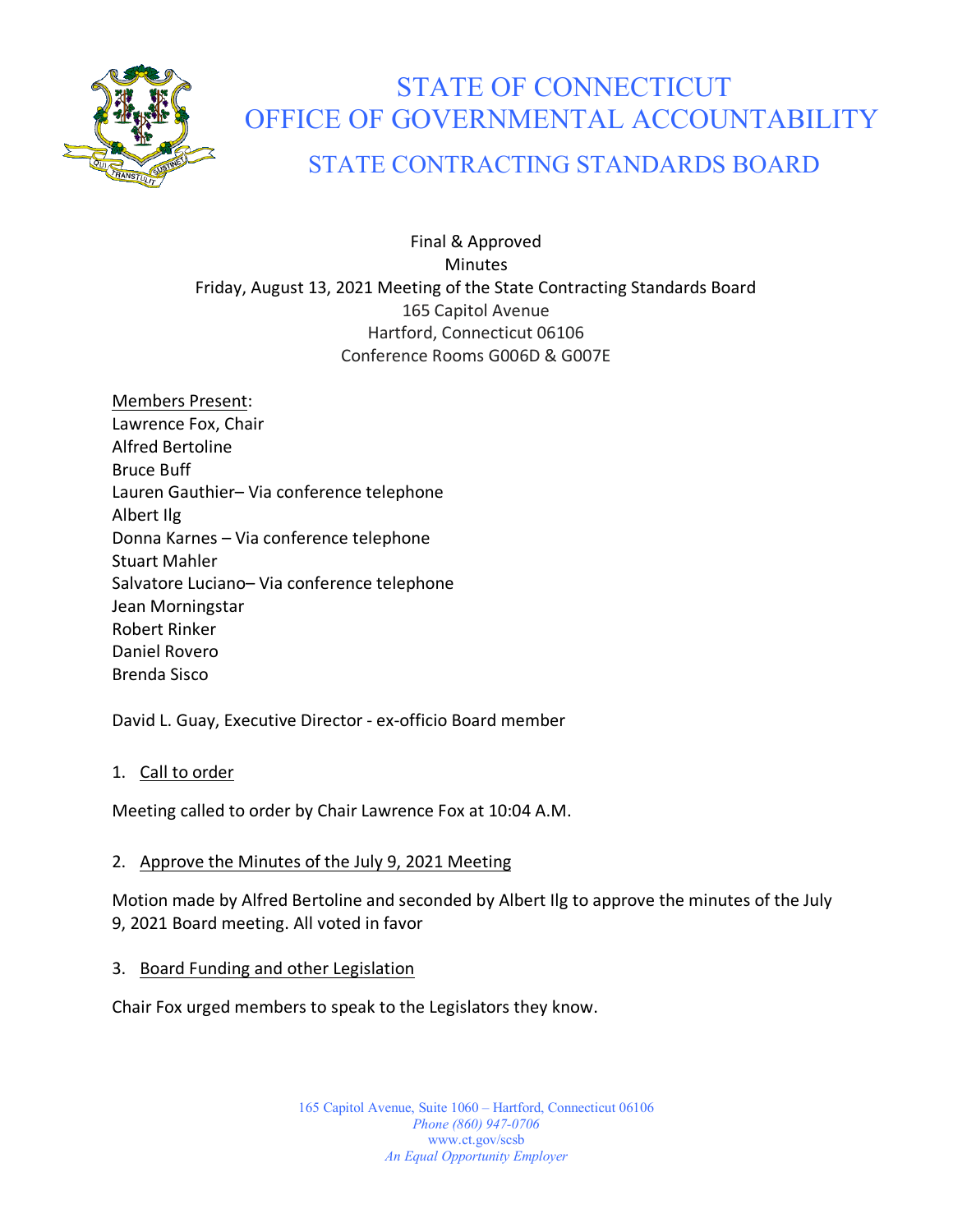4. Sec. 4e-36 Contested Solicitations and Awards Subcommittee Report

Contested Solicitations and Awards Subcommittee Chair Robert Rinker reported no matters before the Subcommittee

## 5. Privatization Contract Committee Report

Privatization Contract Committee Chair Lawrence Fox reported that the Committee has not met. Chair Fox announced the appointment of Salvatore Luciano to the Committee, Mr. Luciano has agreed to fill the vacant position on the Committee caused by the passing of Charles Casella.

Chair Fox announced that the Committee would be scheduling a meeting to discuss the review of the Department of Transportation and the hiring of bridge inspectors.

#### 6. Work Group Reports

a. Audit Work Group

Executive Director Guay reported for the absent Work Group Chair Thomas Ahneman. The work of the Work Group continues with the redrafting of the audit document.

b. Data Analysis Work Group

Data Analysis Work Group Chair Alfred Bertoline reported preliminary research on the study of Memorandum of Understandings and Memorandum of Agreements. Chair Bertoline offered that the Work Group would need to meet soon to discuss its study of Memorandum of Understandings and Memorandum of Agreements.

#### 7. Update from Connecticut Port Authority Review

Chair Fox initiated discussion by reviewing that the Budget implementor Bill changed the Connecticut Port Authority status to that of a contracting agency under the purview of the State Contracting Standards Board and at last month's meeting decided to reconstitute and continue our review of the Connecticut Port Authority.

Lauren Gauthier made a motion for the Board to transmit to the Attorney General an official communication of suspected collusion in the matter of the Connecticut Port Authority under C.G.S. Sec. 4e-31. Ms. Gauthier highlighted several potential areas of suspected collusion. Donna Karnes and Salvatore Luciano seconded the motion.

> 165 Capitol Avenue, Suite 1060 – Hartford, Connecticut 06106 *Phone (860) 947-0706*  www.ct.gov/scsb *An Equal Opportunity Employer*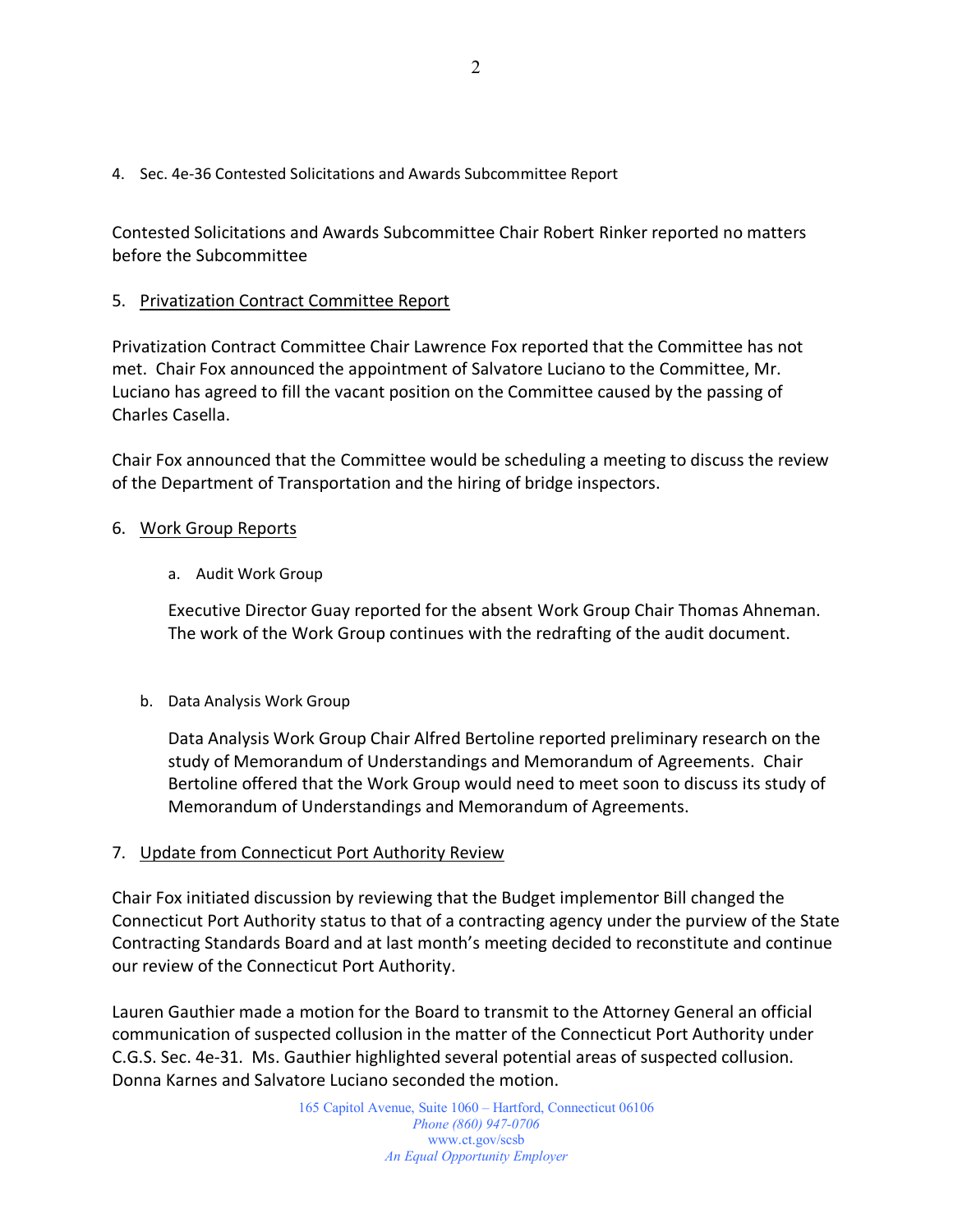Under discussion, Brenda Sisco asked if we had the details of the information before them today. Chair Fox also expressed a desire to have the information and the allegations before them. Ms. Gauthier offered to compile the information and circulate to the Board.

Upon the suggestion of Executive Director Guay, Ms. Gauthier withdrew her motion and Ms. Karnes withdrew her second and Mr. Luciano withdrew his second. Ms. Gauthier agreed to gather the information necessary for an agenda item and vote at the September 10, 2021 meeting of the Board.

Chair Fox summarized his understanding of the matter.

- The motion has been withdrawn
- We will put this matter on the September agenda
- Executive Director Guay and Ms. Gauthier will assemble the relevant material
- Chair Fox added that we should speak with the Attorney General Office
- Whatever we decide to do in September, parts of the review and investigation are appropriate for the Board to undertake
- Chair Fox added a question to be answered. What is the extent of support that is being provided by the Department of Administrative Services and the Office of Policy and Management? Is the support reactive or proactive?

Albert Ilg offered that this may be appropriate for a Special Meeting rather than waiting for the September 10, 2021 meeting.

#### 8. Other Business

Bruce Buff speculated whether it would be appropriate for the Board to have a Blog? Chair Fox responded that we have to be conscious of anything written would have to be approved by the Board and that ends up not being what blogging is.

#### 9. Public Comment

Travis Woodward, a Department of Transportation Engineer and President of CSEA SEIU Local 2001 P-4 Bargaining Unit addressed the Board.

Kevin Blacker addressed the Board.

10. Annual Executive Director Performance Evaluation (Executive Session per C.G.S. §§ 1-231 and 1- 200(6) Discussion concerning the employment, performance, and evaluation of the Executive **Director**